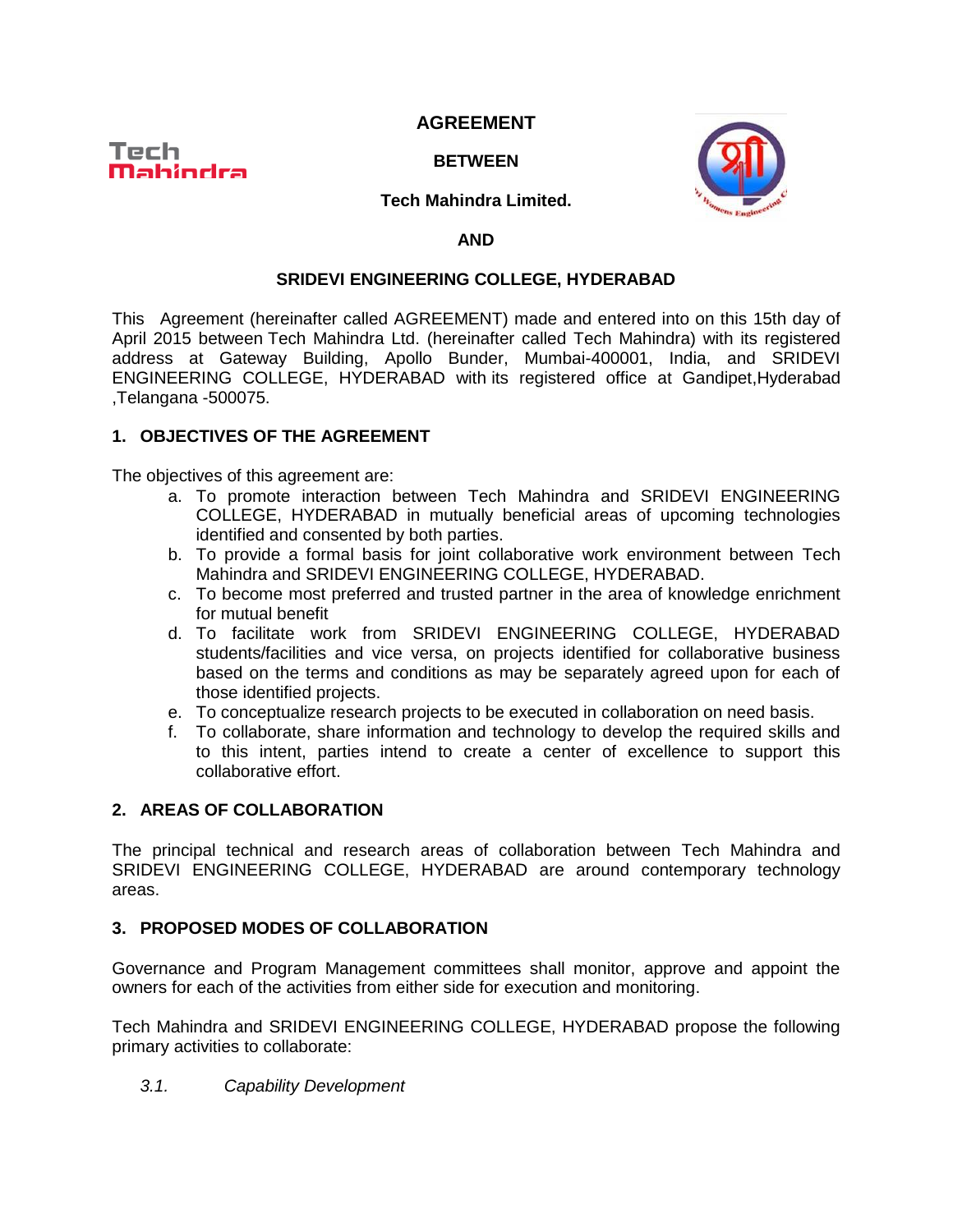Cross skilling and up skilling under graduate students from SRIDEVI ENGINEERING COLLEGE, HYDERABAD.

*3.2. ELITE Program*

Tech Mahindra shall focus on ELITE training with SRIDEVI ENGINEERING COLLEGE, HYDERABAD.

To start with, all students short listed by Tech Mahindra for this program will be put through this training at SRIDEVI ENGINEERING COLLEGE, HYDERABAD Campus at the cost of SRIDEVI ENGINEERING COLLEGE, HYDERABAD. Infra, HW, SW, connectivity as required will be provided by SRIDEVI ENGINEERING COLLEGE, HYDERABAD.

The Course material will be shared by Tech Mahindra with SRIDEVI ENGINEERING COLLEGE, HYDERABAD. Tech Mahindra will assist the faculties through a Train the Trainer plan so that they learn the Tech Mahindra way of imparting training and get conversant with course material. Faculties will be connected to the SMEs for any doubt clearing.

SRIDEVI ENGINEERING COLLEGE, HYDERABAD may recruit additional faculties for ELITE Program which will be approved by Tech Mahindra SMEs.

Ongoing and final assessment of ELITE candidates will be done by Tech Mahindra and on successful completion of ELITE training at Campus and completion of engineering, candidates will be eligible to join Projects directly without undergoing another ELITE program at Tech Mahindra.

Tech Mahindra SMEs will contribute both directly and indirectly for the success of this program. For assessment ELITE rules (as specified by Tech Mahindra) will be strictly followed. All candidates who fail the final ELITE Program assessment will further undergo regular ELITE training at Tech Mahindra Campus after joining Tech Mahindra.

It is agreed by Tech Mahindra to provide training to faculties (where ever it is applicable) of SRIDEVI ENGINEERING COLLEGE, HYDERABAD in their regular ELITE training program, which will assist the faculties to conduct Campus ELITE Training the Tech Mahindra way.

*3.3. Sponsored Projects*

Identify and execute the time-bound and tangible projects at either of the organizations especially by involving under graduate students from SRIDEVI ENGINEERING COLLEGE, HYDERABAD

### *3.4. Recruitment*

SRIDEVI *ENGINEERING COLLEGE, HYDERABAD* shall provide Day 1 slot to Tech Mahindra during the currency of this association and will ensure a minimum 85% of the selected candidates will join Tech Mahindra.

*Active under graduate students from selective branches of* SRIDEVI ENGINEERING COLLEGE, HYDERABAD would be enabled to come on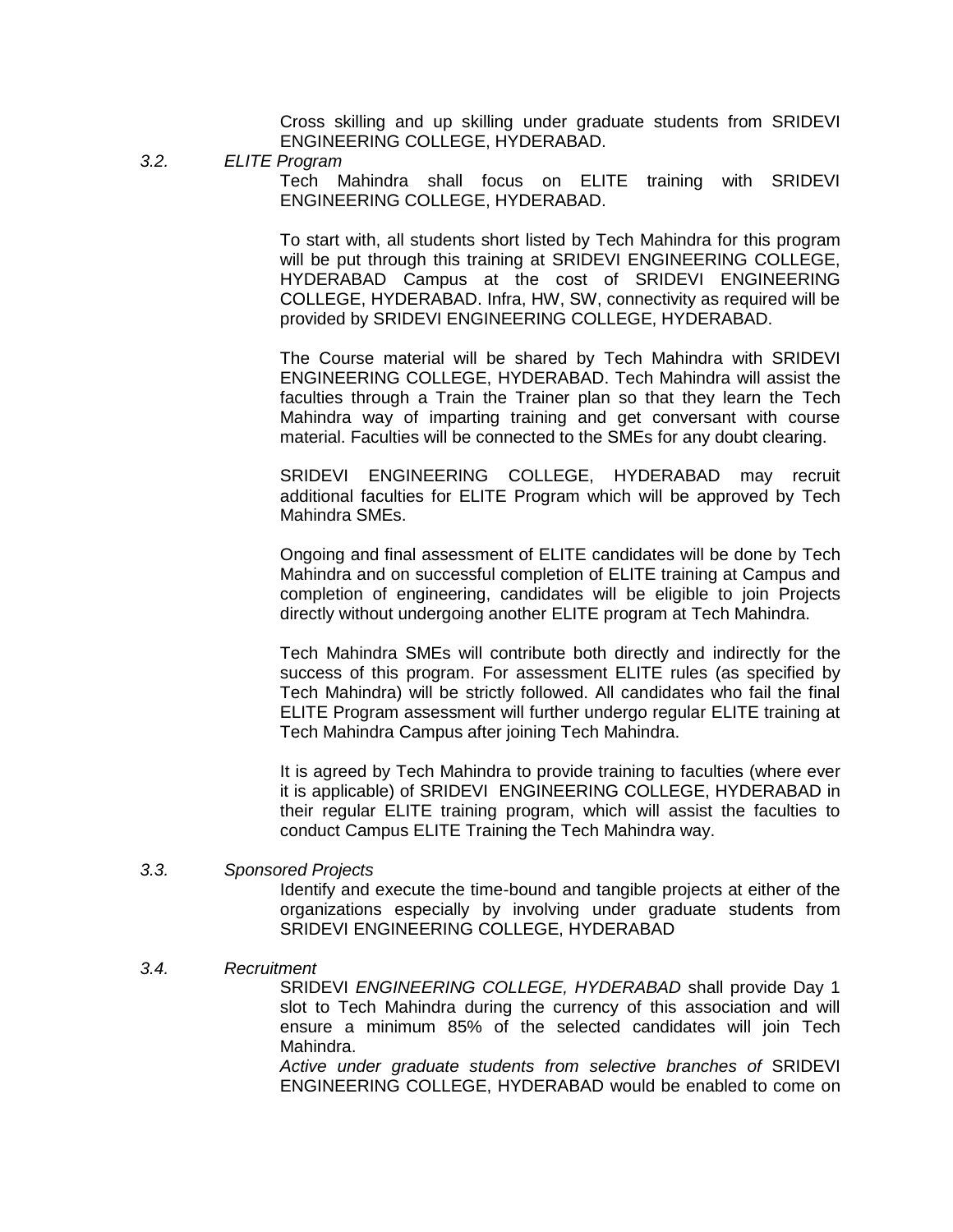board subject to clearing through the natural quality gates of Tech Mahindra recruitment process.

Tech Mahindra will explore a direct welcome of selected candidates by a senior Tech Mahindra executive through video conference for which SRIDEVI ENGINEERING COLLEGE, HYDERABAD will provide necessary infra at the Campus.

- *3.5. Publication, Product and Patent*  White papers Participation in national /international conferences/journals Patent development Practice, Framework or Product development
- *3.6. Workshops, Conclave, Seminars and Events*

Tech Mahindra and SRIDEVI *ENGINEERING COLLEGE, HYDERABAD* associates will jointly arrange or participate in Workshops, Conclaves, Seminars, Competitions and other events at state, national and international level around the area of collaboration.

Tech Mahindra will facilitate industry visits of up to 60 students every term to their campuses at Hyderabad.

*3.7. Curriculum Design*

Tech Mahindra nominated Executives may be included in both Academic Council and Board of Studies to contribute in Industry centric course, subjects to be incorporated in the Curriculum. They will be invited to attend Academic Council and Board of studies whenever they are convened.

- *3.8. Laboratory Development* Creating, developing the necessary laboratories and other infrastructure at both Tech Mahindra and SRIDEVI ENGINEERING COLLEGE, HYDERABAD.
- **3.9.***Tech Mahindra specific programs :*

SRIDEVI ENGINEERING COLLEGE, HYDERABAD and Tech Mahindra will explore offering Tech Mahindra specific program in future.

### **4. PROPOSED TIMEFRAME**

While both Tech Mahindra and SRIDEVI ENGINEERING COLLEGE, HYDERABAD look forward for a long term relationship turning into win-win approach for both parties, we enter into this AGREEMENT for an initial term of one (1) year and thereafter review and renew the AGREEMENT every year on mutually agreed terms. Strategic and Governance board shall identifythe necessary terms of reference for such periodic review.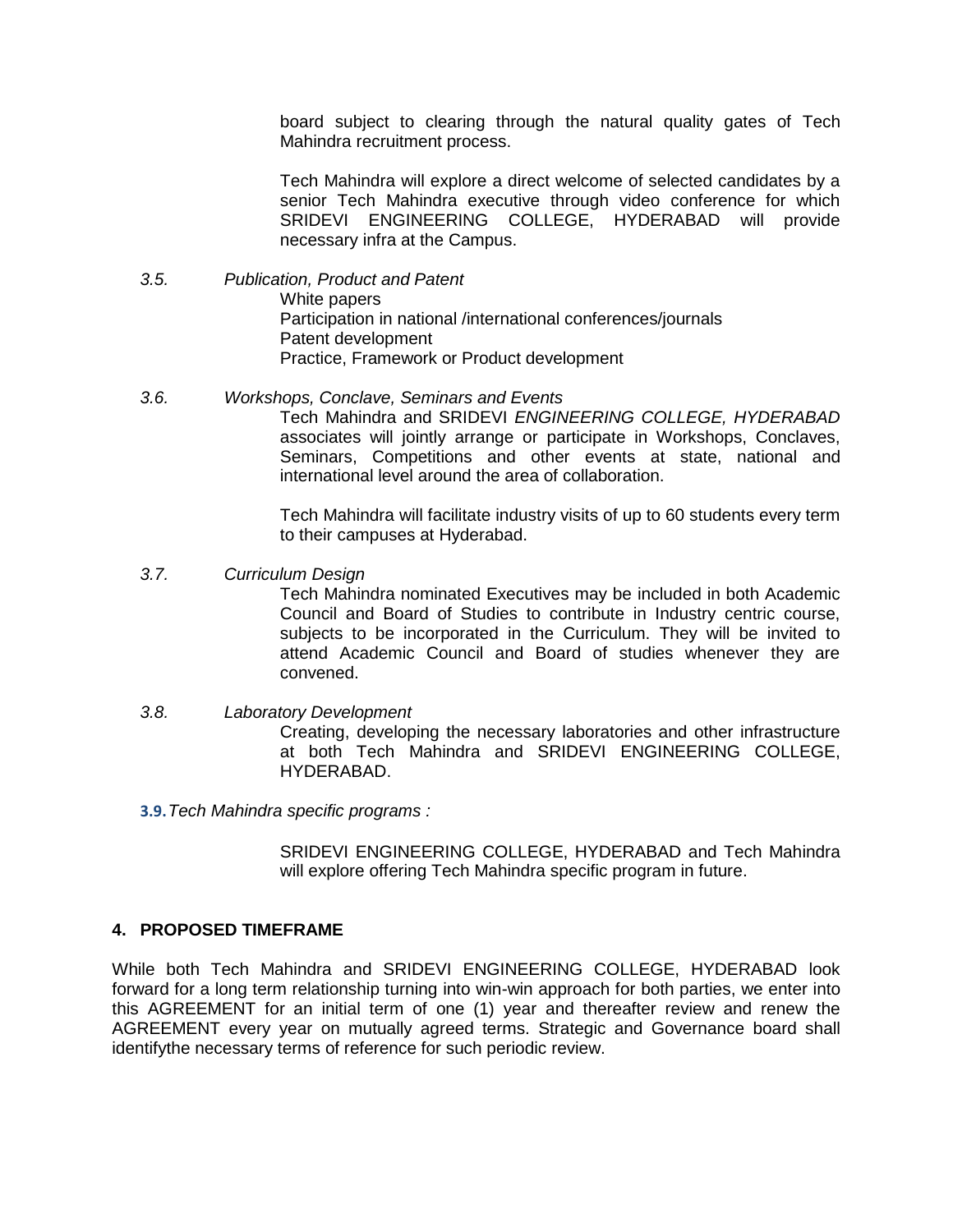# **5. IPR**

Each party reserves and retains all right, title and interest in and to its proprietary software, products, and processes. The treatment of intellectual property and data rights, including patents, industrial design registration, copyrights and all other proprietary information (including innovations not patented, designs not registered etc.) which result from the research collaboration is property of both parties. Neither party shall take any action inconsistent with, nor that might adversely affect other party's rights hereunder. Nothing contained in this AGREEMENT will be construed as granting or conferring any rights by license or otherwise, express or implied, or otherwise for any patents, copyrights, trademarks, know-how or other proprietary rights of either party acquired prior to or after the date of this AGREEMENT.

It is also mutually agreed between the parties that this AGREEMENT excludes development/creation or invention of IPR by students, faculty, and employees of either party, who has received a grant from any university, government or any other funding organization. In other words, IPRs developed by virtue of joint work done by Tech Mahindra and SRIDEVI ENGINEERING COLLEGE, HYDERABAD stakeholders under this AGREEMENT will be "Joint Intellectual Property" of Tech Mahindra and SRIDEVI ENGINEERING COLLEGE, HYDERABAD only.

Separate supporting information mentioning further insight into definitions and scope pertaining to IPR is provided in Annexure I.

# **6. CONFIDENTIALITY**

- a. During the period of this AGREEMENTand for a period of two years from the date of disclosure, each party agrees to consider as confidential all information disclosed by the other party in written or tangible form or, if orally disclosed confirmed in writing within thirty days of disclosure and identified as confidential by the disclosing party.
- b. The obligations above shall not extend to any confidential information for which the receiving party can prove that this information:
	- is in the public domain at the time of disclosure or comes within the public domain without fault of the receiving party.
	- is already known or become known to the receiving party
	- is received from a third party having no obligations of confidentiality to the disclosing party,
	- **is independently developed by the receiving party; or**
	- **is required to be disclosed by law or court order.**

Parties acknowledge that the confidential information is valuable and unique. In case of breach, the affected party shall be entitled to injunctive relief in addition to all other remedies available in law or equity including monetary damages.

In addition to above, the stakeholders involved during this program engagement should adhere to security policies including information security of both parties. Researchers and developers must comply to information security policies.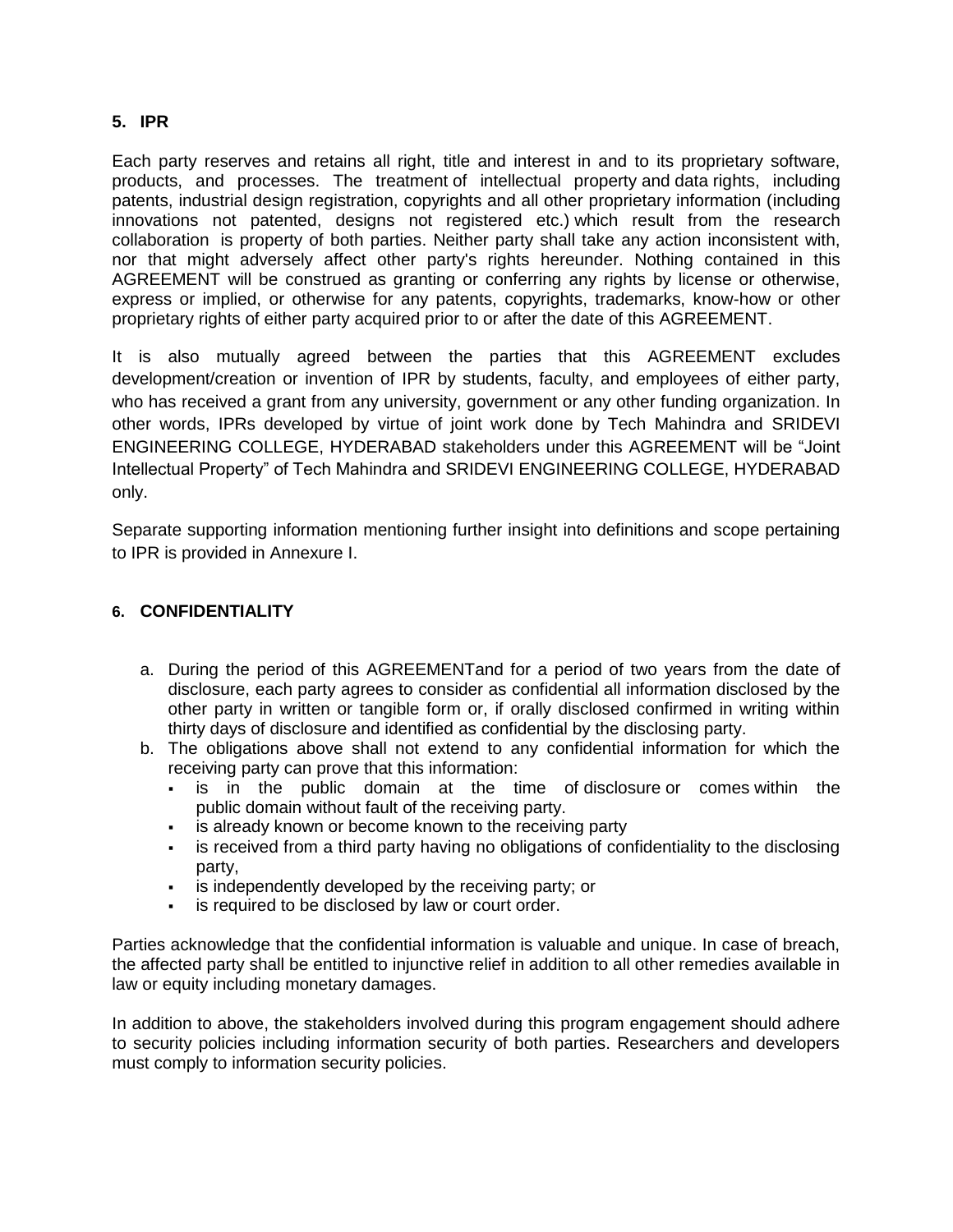# **7. NON-EXCLUSIVITY**

The relationship of the parties under this AGREEMENT shall be nonexclusive and both parties, including their affiliates, subsidiaries and divisions, are free to pursue other AGREEMENTs or collaborations of any kind.

## **8. TERMS AND TERMINATION**

This AGREEMENT may be amended or terminated earlier by mutual written AGREEMENT of the parties at any time. Either party shall have the right to unilaterally terminate this AGREEMENT upon 30 days prior written notice to the other party. However, no such early termination of this AGREEMENT, whether mutual or unilateral, shall affect the obligations of the participants under any Research AGREEMENT.Neither party is entitled to any compensation in the event of termination of this AGREEMENT

# **9. GOVERNANCE AND PROGRAM MANAGING COMMITTEE(GPMC)**

| <b>Nature of Activity</b>            | <b>Representatives</b><br>from<br>SRIDEVI ENGINEERING<br><b>COLLEGE, HYDERABAD</b> | from<br><b>Representatives</b><br><b>Tech Mahindra</b>                                                                              |
|--------------------------------------|------------------------------------------------------------------------------------|-------------------------------------------------------------------------------------------------------------------------------------|
| Strategic<br>and<br>Governance board | Dr.B.L.Malleswari<br>Principal                                                     | A.S.Murthy<br>Chief Technology Officer,<br><b>K.Narayana Murthy</b><br><b>Vice President</b><br>Consulting & Enterprise<br>Solution |
| Program Management                   | D.subramanyam<br><b>Placement Officer</b>                                          | <b>J.V.S Prasad</b><br><b>Group Practice Head</b>                                                                                   |

Following organization structure is proposed for both parties.

| <b>Role</b>     | <b>Responsibilities</b>                                                                                                                                                                                                                                                                           |
|-----------------|---------------------------------------------------------------------------------------------------------------------------------------------------------------------------------------------------------------------------------------------------------------------------------------------------|
| Strategic board | 1. Define overall strategy and roadmap<br>2. Make strategic and tactical decisions and offer<br>direction<br>3. Strategic decision for investment, patents/IPR<br>etc.<br>decision for amendment<br>4. Strategic<br>Οf<br><b>AGREEMENT if any</b><br>5. Escalation point for program level issues |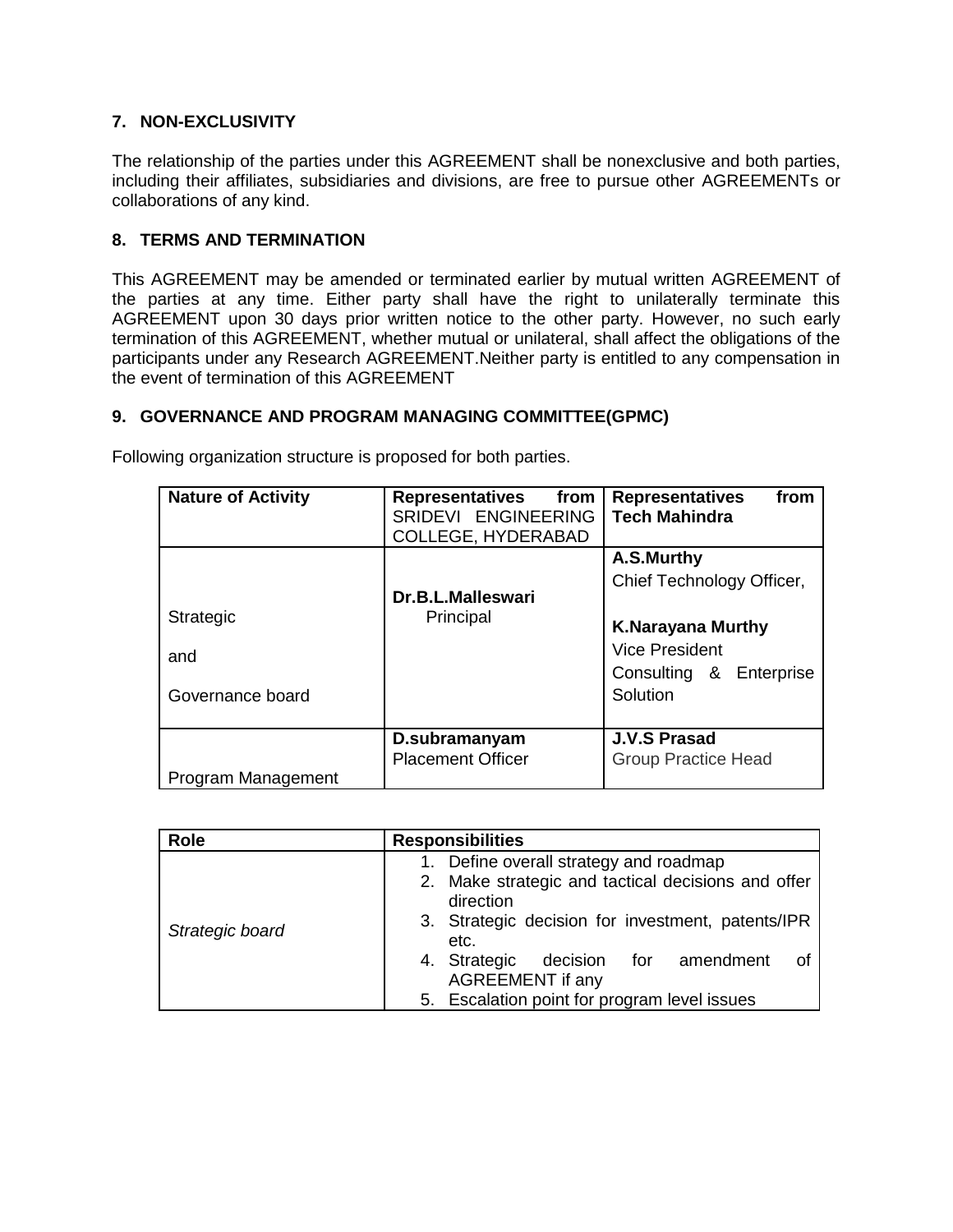| <b>Role</b>      | <b>Responsibilities</b>                             |  |  |
|------------------|-----------------------------------------------------|--|--|
|                  | <b>ENGINEERING</b><br>Tech Mahindra SRIDEVI         |  |  |
|                  | COLLEGE, HYDERABAD<br>Engagement                    |  |  |
|                  | monitoring                                          |  |  |
| Governance board | 2. Quarterly review /audit of program – Evaluate    |  |  |
|                  | program, services and products if any               |  |  |
|                  | 3. Appointment of new board members and sub-        |  |  |
|                  | committee members for unplanned vacancy             |  |  |
|                  | 4. Ensuring availability to convene at short notice |  |  |
|                  | to address critical path issues                     |  |  |
|                  | 5. Escalation point for program level issues        |  |  |

| <b>Role</b>     | <b>Responsibilities</b>                                                                                                                                                                                                                                                                                                                                                                         |  |
|-----------------|-------------------------------------------------------------------------------------------------------------------------------------------------------------------------------------------------------------------------------------------------------------------------------------------------------------------------------------------------------------------------------------------------|--|
|                 | Implement strategy and governance<br>1.<br>board<br>decisions                                                                                                                                                                                                                                                                                                                                   |  |
|                 | 2. Operating program and reporting<br>program<br>performance and shortcomings                                                                                                                                                                                                                                                                                                                   |  |
| Program Manager | 3. Create QoQ dash board on progress of<br>individual project undertaken in the niche areas<br>specified and agreed upon by both parties<br>4. Individual level project life cycle management<br>including resource and infrastructure planning<br>5. Create, Track, Monitor and evaluate individual<br>spawned projects under this AGREEMENT<br>Escalation point for individual projects<br>6. |  |

Based on research area of work, individual project teams will be formed with members from both parties.

# **10. ASSIGNMENT**

It is understood by the Parties herein this AGREEMENT is based on the professional competence and expertise of each party and hence neither Party shall transfer or assign this AGREEMENT, or rights or obligations arising hereunder, either wholly or in part, to any third party.

### **11. COSTS OF THE AGREEMENT**

Each Party shall bear the respective costs of carrying out the obligations under this AGREEMENT.

**12.** Neither party shall be liable for damages for any delay or failure to perform its obligations hereunder, if such delay or failure is due to reasons beyond the control of the concerned party or without it's fault or negligence, including without limitation, strikes, riots, wars, fires, epidemics, quarantine restrictions, unusually severe weather, earthquakes, explosions, acts of god or state or any public enemy or acts mandated by applicable laws, regulation or order, whether valid or invalid, of any governmental body.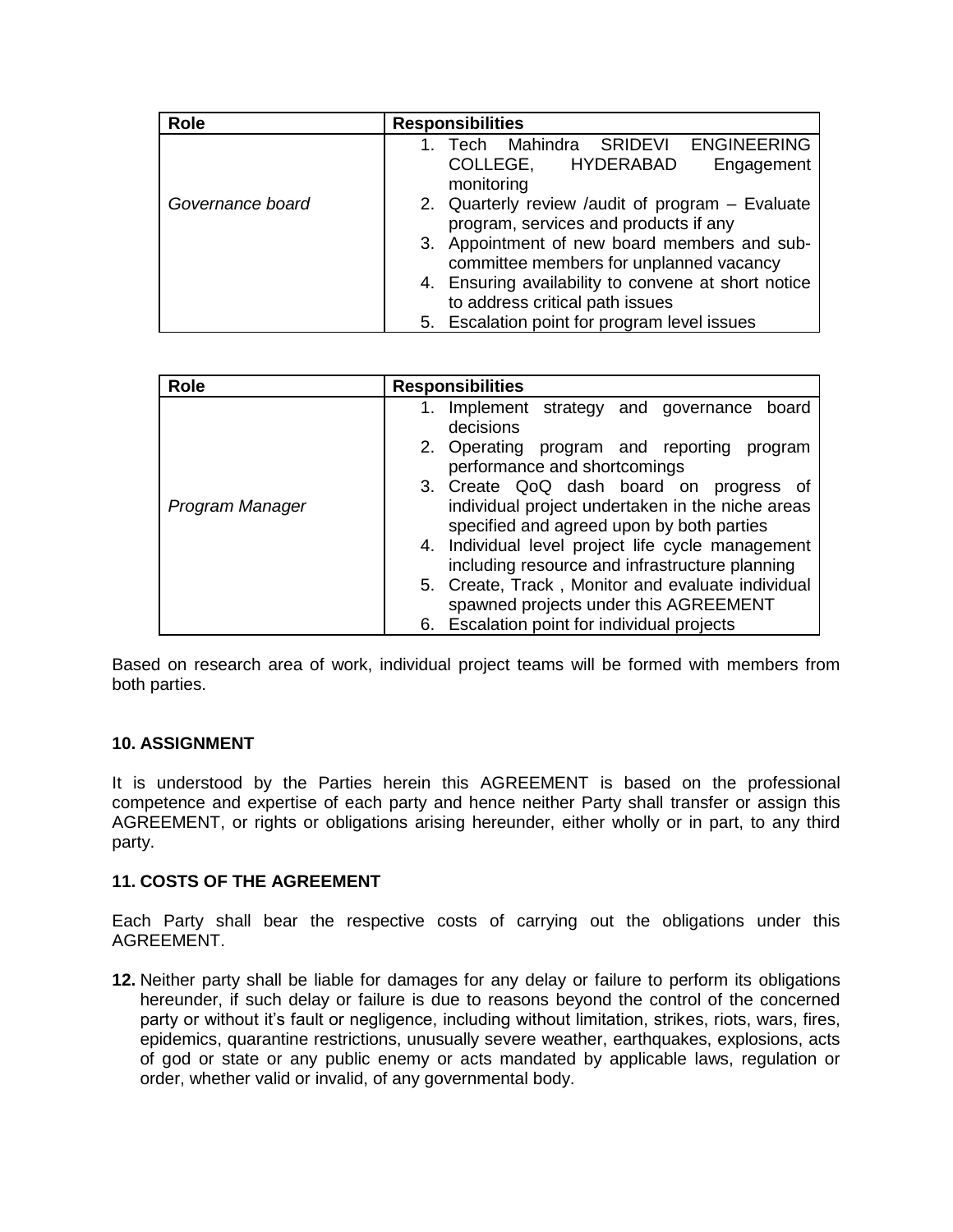- **13.** During the term of this AGREEMENT, and for a period of one (1) year immediately following the termination of this AGREEMENT, neither Tech Mahindra nor SRIDEVI ENGINEERING COLLEGE, HYDERABAD shall knowingly make an offer of employment to any officer, partner or employee of the other who is involved with the efforts under this AGREEMENT, without prior written approval of the other party.
- **14.** This AGREEMENT is not intended to constitute, create, give effect to, or otherwise recognize a joint venture, partnership, or formal business organization of any kind, and the rights and obligations of the parties shall be only those expressly set forth herein.
- **15.** Nothing in this AGREEMENT shall be construed to grant either party the right to make commitments of any kind for or on behalf of the other without the other's prior written consent. At all times contemplated herein, Tech Mahindra and SRIDEVI ENGINEERING COLLEGE, HYDERABAD shall remain independent contractors, each responsible for its own employees. Each party assumes no responsibility to the other for costs, expenses, risks, and liabilities arising from the efforts of the other.
- **16.** Notwithstanding anything to the contrary in this AGREEMENT, any exhibit or attachment or any other document signed between the Parties regarding the subject matter of this AGREEMENT, either prior or subsequent to this AGREEMENT, in no event shall either Party be liable for any loss of profits or revenue, or loss or inaccuracy of data or for any direct, indirect, incidental, special or consequential damages incurred by the other Party.
- **17.** Notwithstanding anything to the contrary in this AGREEMENT, any exhibit or attachment or any other document signed between the parties regarding the subject matter of this AGREEMENT prior to this AGREEMENT, in no event shall either party be liable to the other for the non-fulfillment or non-performance by either party of its intentions laid down herein and neither party shall be liable to the other party for any loss of profits or revenue, or loss or inaccuracy of data or for any direct, indirect, incidental, special or consequential damages incurred by the other party as a result of such non-fulfillment or non-performance.
- **18.** This AGREEMENT shall be construed in accordance with and governed by the laws of India. Any and all disputes pertaining to this AGREEMENT shall be referred to the Courts at Hyderabad which shall have exclusive jurisdiction over any dispute.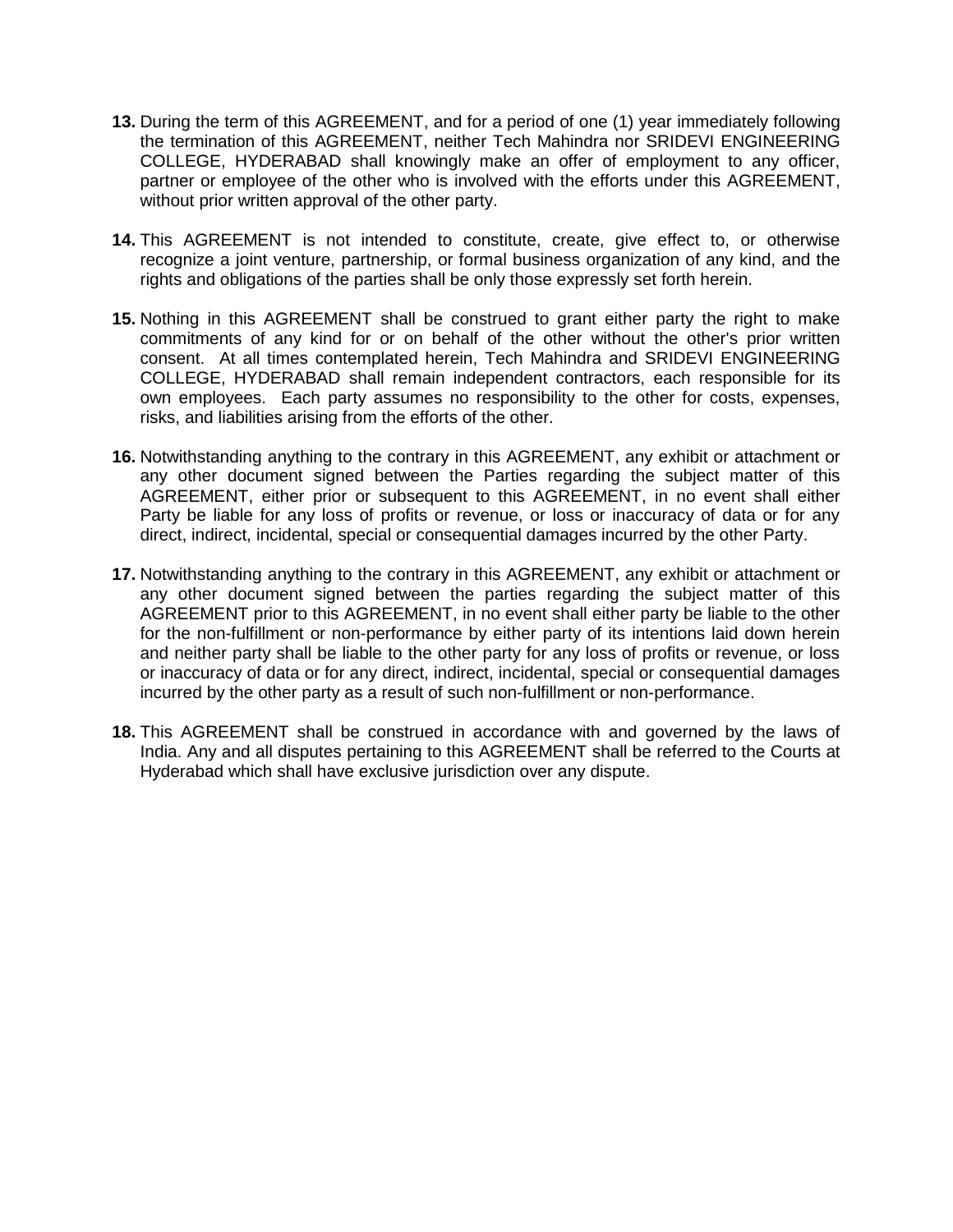### **19. SIGNED IN DUPLICATE**

This AGREEMENT is executed in duplicate with each copy being an official version of the AGREEMENT and having equal legal validity.

BY SIGNING BELOW, the parties, acting by their duly authorized officers, have caused this Memorandum of Understanding to be executed, effective as of the day and year first above written.

On behalf of On behalf of **SRIDEVI ENGINEERING COLLEGE, HYDERABAD Tech Mahindra**

 Principal Chief Technology Officer Sridevi Women's Engineering College TechMahindra, Hyderabad Hyderabad

- 
- Title : Placement officer Title : Vice President

SrideviWomen'sEngineeringCollege

# By : **Dr.B.L.Malleswari** By : **A.S.Murthy**

Name: **D.Subramanyam** Name: **K.Narayana Murthy** Consulting & Enterprise Solution<br>TechMahindra, Hyderabad

> Name : **J .V .S Prasad** Title : Group Practice Head Infrastructure Management Services TechMahindra, Hyderabad

| Date<br>- 11   | Date :   |
|----------------|----------|
| Witness:       | Witness: |
| $\mathbf{1}$ . | 1.       |

 $2.$